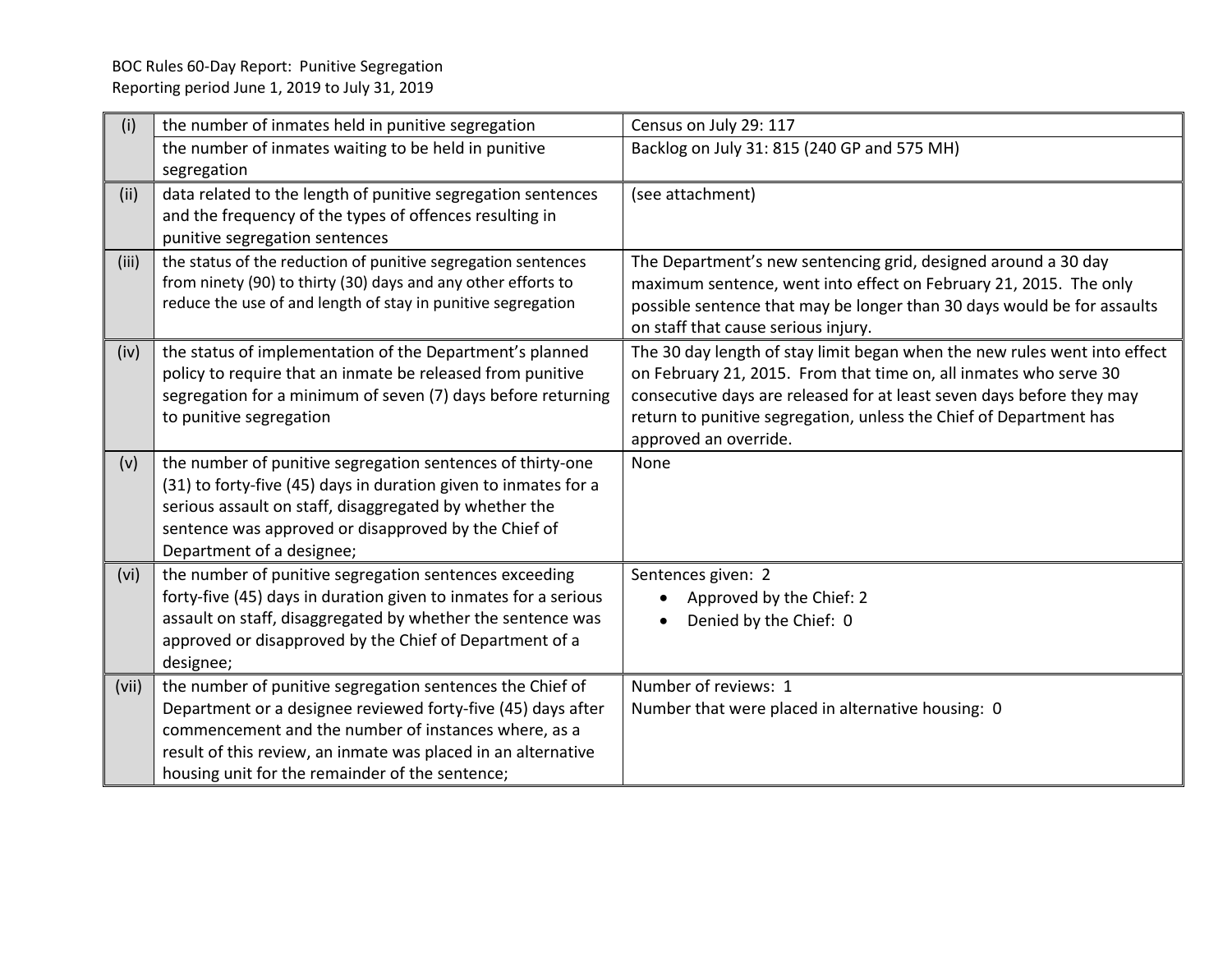| (viii)<br>(ix)    | the number or requests submitted to the Chief of Department<br>to hold an inmate in punitive segregation for more than a<br>total of sixty (60) days within a six (6) month period,<br>disaggregated by whether the request was approved or<br>disapproved by the Chief of Department;<br>the number of inmates who received two (2) or more<br>placements in punitive segregation pursuant to section 1- | Total number of requests: 4<br>Total number approved: 4<br>Total number disapproved: 0 |
|-------------------|-----------------------------------------------------------------------------------------------------------------------------------------------------------------------------------------------------------------------------------------------------------------------------------------------------------------------------------------------------------------------------------------------------------|----------------------------------------------------------------------------------------|
| (x)               | 17(d)(3);<br>the number of inmates currently in Department custody who<br>have, during their current incarceration, been housed in<br>punitive segregation a total of:<br>one (1) to thirty (30) days                                                                                                                                                                                                     | 464                                                                                    |
|                   | thirty-one (31) to sixty (60) days                                                                                                                                                                                                                                                                                                                                                                        | 135                                                                                    |
|                   | sixty-one (61) to ninety (90) days                                                                                                                                                                                                                                                                                                                                                                        | 58                                                                                     |
|                   | ninety-one (91) to one-hundred-twenty (120) days                                                                                                                                                                                                                                                                                                                                                          | 24                                                                                     |
|                   | more than one-hundred-twenty (120) days                                                                                                                                                                                                                                                                                                                                                                   | 25                                                                                     |
| (x <sub>i</sub> ) | the number of inmates currently housed in punitive<br>segregation (May 30), who have been held there,<br>consecutively, for:                                                                                                                                                                                                                                                                              |                                                                                        |
|                   | one (1) to thirty (30) days                                                                                                                                                                                                                                                                                                                                                                               | 116                                                                                    |
|                   | thirty-one (31) to sixty (60) days                                                                                                                                                                                                                                                                                                                                                                        | 1                                                                                      |
|                   | sixty-one (61) to ninety (90) days                                                                                                                                                                                                                                                                                                                                                                        | $\mathbf 0$                                                                            |
|                   | ninety-one (91) to one-hundred-twenty (120) days                                                                                                                                                                                                                                                                                                                                                          | $\mathbf 0$                                                                            |
|                   | more than one-hundred-twenty (120) days                                                                                                                                                                                                                                                                                                                                                                   | $\mathbf 0$                                                                            |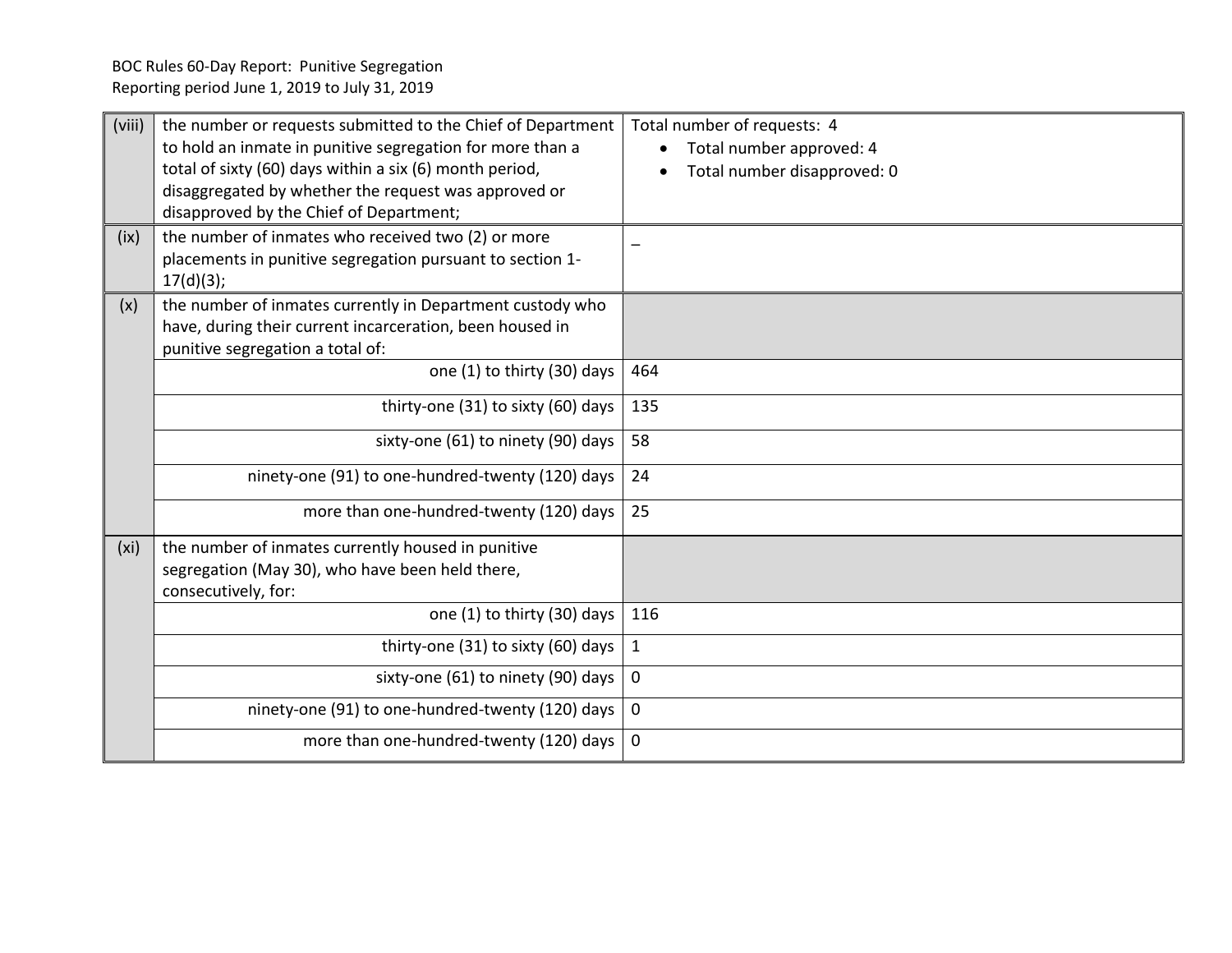| (xii)  | a plan and timeline detailing steps necessary to reduce the<br>length of punitive segregation sentences and to reduce the<br>number of inmates housed in punitive segregation | Punitive segregation sentences have been reduced to a maximum of 30<br>days, with possible exceptions only for assaults on staff that cause serious<br>injury.                                                                                                                                                                                                |
|--------|-------------------------------------------------------------------------------------------------------------------------------------------------------------------------------|---------------------------------------------------------------------------------------------------------------------------------------------------------------------------------------------------------------------------------------------------------------------------------------------------------------------------------------------------------------|
|        |                                                                                                                                                                               | Punitive segregation has been eliminated for all inmates aged 16-21. Only<br>violent Grade I infractions result in placement in punitive segregation. The<br>Department continues work to further reduce the number of individuals<br>housed in punitive segregation at any given time and continues to develop<br>safe alternatives to punitive segregation. |
| (xiii) | data related to the amount of recreation provided to inmates<br>housed in punitive segregation                                                                                | Number of inmates who went to rec: 1866                                                                                                                                                                                                                                                                                                                       |
|        | data related to the amount of out-of-cell time provided to<br>inmates housed in punitive segregation                                                                          | Number of inmates who received 7 hours per day of out-of-cell time: 46<br>Average daily population who received 7 hours of out-of-cell time: 6                                                                                                                                                                                                                |
| (xiv)  | any other information the Department or the Board deems<br>relevant to the Board's assessment of punitive segregation in<br>Department facilities                             | Information has been shared with the Board as it has been requested.                                                                                                                                                                                                                                                                                          |

\*Total includes all punitive segregation and RHU areas Department-wide.